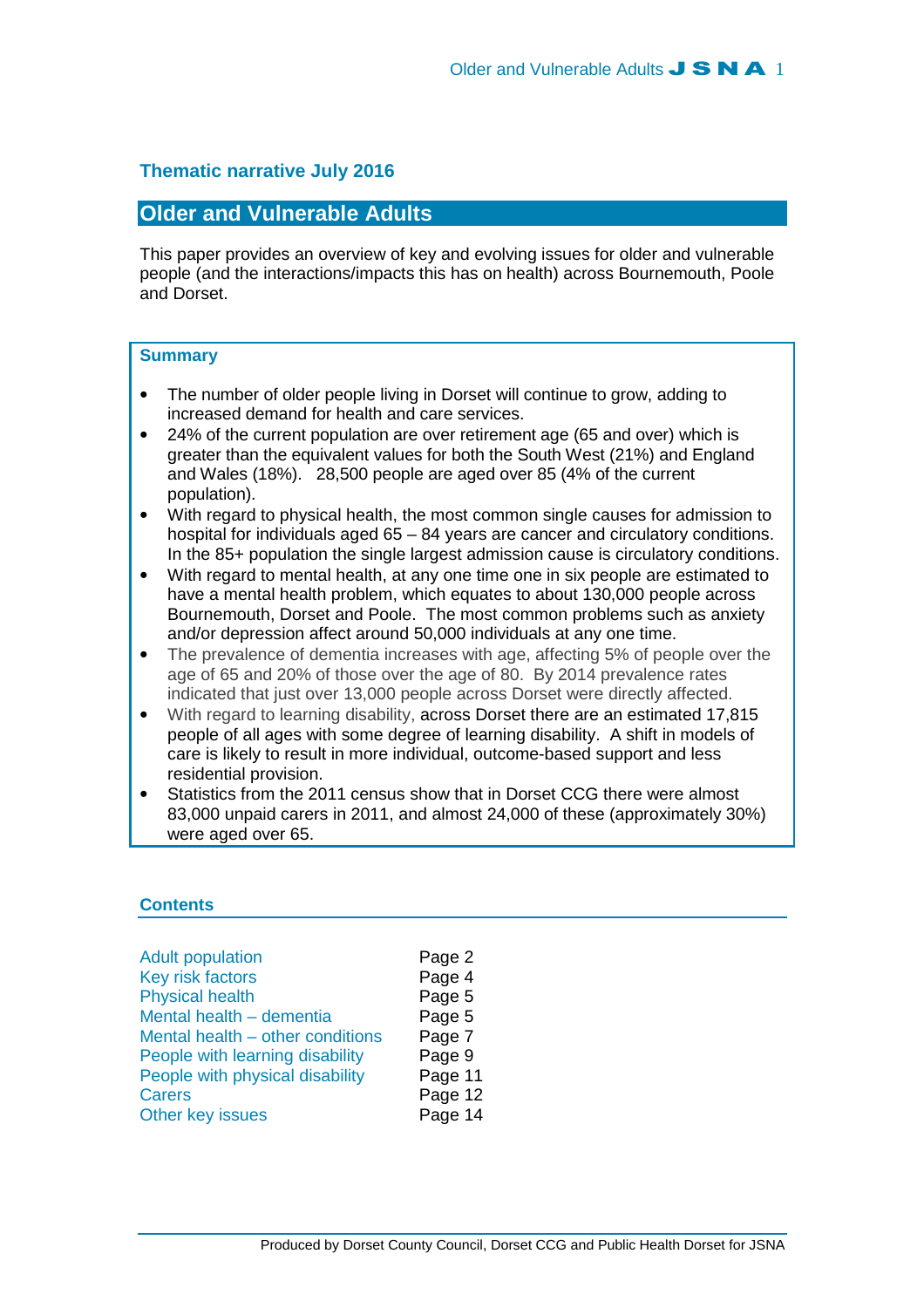## **Introduction/Background**

As in many developed countries, England faces health and care challenges of an ageing society and this is largely driven by post war 'baby boomers' reaching retirement age, higher life expectancy, and low fertility rates.

Evidence from the Global Burden of Disease study<sup>1</sup> reports increases in life expectancy between 1990 and 2013, from 75.9 years in 1990 to 81.3 years in 2013. Although gaps in mortality between men and women have reduced in this time, life expectancy between the least deprived and the most deprived areas of England has remained largely unchanged.

An important implication for health and care services is the rises in morbidity rates, whereby people are living longer in poor health.

Older people are the main users of health and social care services. In 2013 local authorities spent 51% of their gross adult social care spend on people aged 65 and over and two thirds of prescriptions in primary care were for older people<sup>2</sup>. Older people account for 68% of emergency beds in hospital<sup>3</sup>. Despite this huge spend and great need, services have not always adequately addressed the needs of older people.

The impact of a rapidly ageing society and longer life expectancy is also felt on carers, of which there are  $6.5$  million in the UK<sup>4</sup>. Though it can be hugely rewarding, it often impacts on the lives of carers in less positive ways – contributing to a deterioration in their health and well-being, creating difficulties in relationships with others, leading to feelings of isolation, and creating often insurmountable challenges for those juggling care alongside work and other family responsibilities. It is projected that the demand for care will increase by over 50% by 2032 compared to the supply of this type of care which will rise by just 25%.

#### **Local picture**

## **Adult Population – Bournemouth, Dorset and Poole**

The number of older people living in Dorset will continue to grow, adding to increased demand for health and care services.

The population of Dorset CCG has increased by 0.7% (5,305) in the last year to 759,800<sup>5</sup> . 24% of the current population are over retirement age (65 and over) which is greater than the equivalent values for both the South West (21%) and England and Wales (18%). 28,500 people are aged over 85; 4% of the current

<sup>1</sup> Newton, J et al (2015) Changes in health in England, with analysis by English regions and areas of deprivation, 1990–2013: a systematic analysis for the Global Burden of Disease Study 2013. The Lancet.

<sup>&</sup>lt;sup>2</sup> Kings Fund (2014) Making Health Systems fit for an ageing population. Access via http://www.kingsfund.org.uk/sites/files/kf/field/field\_publication\_file/making-health-caresystems-fit-ageing-population-oliver-foot-humphries-mar14.pdf

<sup>&</sup>lt;sup>3</sup> Kings Fund (2012) Older people and emergency bed use. Accessed via http://www.kingsfund.org.uk/sites/files/kf/field/field\_publication\_file/older-people-andemergency-bed-use-aug-2012.pdf

<sup>4</sup> Census (2011)

<sup>&</sup>lt;sup>5</sup> Population Estimates for local authorities in the UK, mid 2014, Office for National Statistics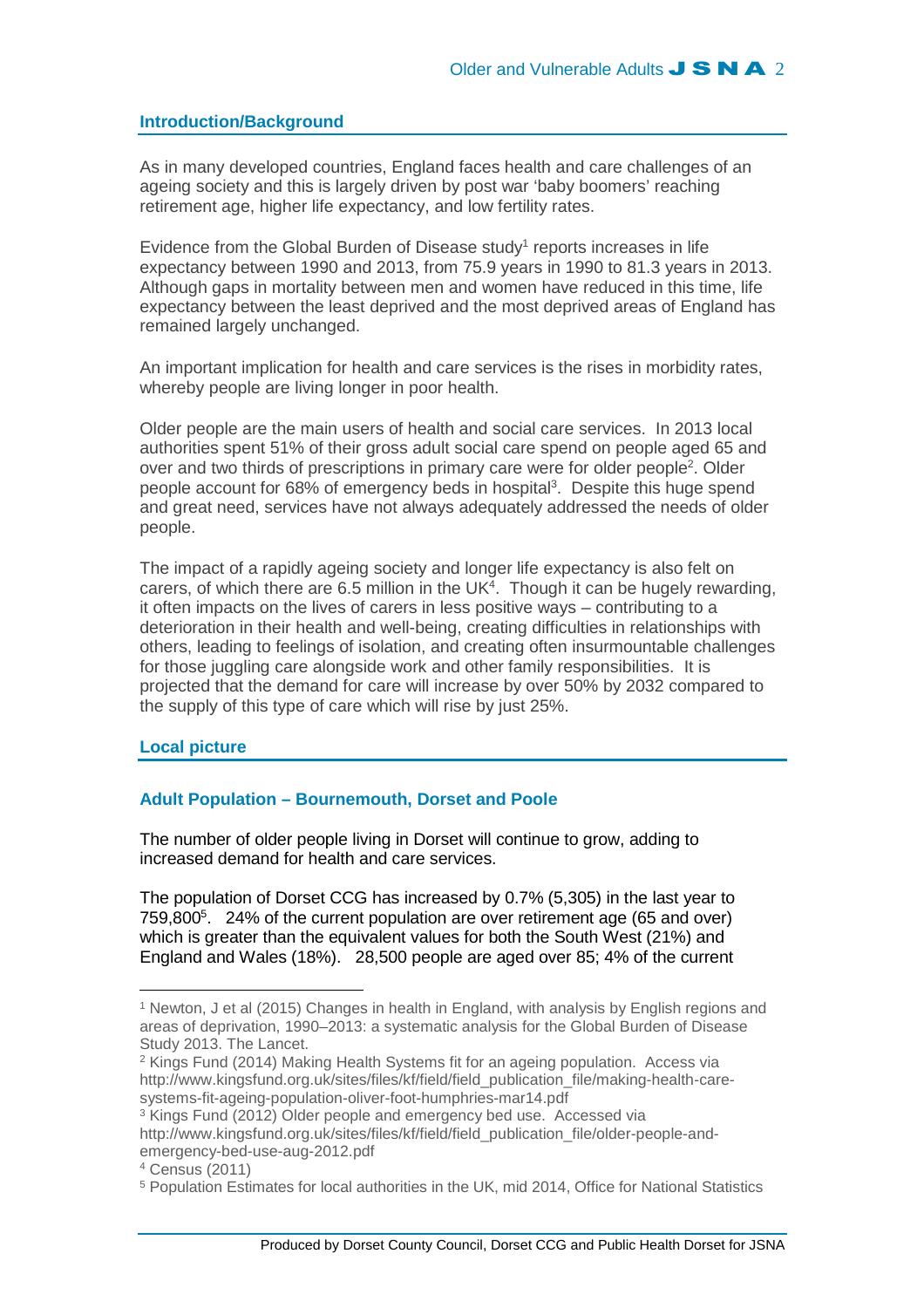

population. Figure 1. below shows the age profile for the pan Dorset CCG locality and the three local authorities.

Source: ONS mid-year estimates 2014

The number of older people living in Dorset is expected to increase, particularly the number of people living to advanced old age: over the next decade to 2025 the number of those aged 85+ is expected to increase by more than a third to 38,900 people and will have more than doubled by 2035<sup>6</sup>. Figure 2. shows the projected change in population between 2015 and 2035 by age group.



Source: ONS 2012-based subnational population projections

The continuing increase in the number of older people is a national concern, but in Dorset even more so as we have a higher starting point. Figure 3 shows the percentage of people in the Dorset CCG area that suffer with 'bad' or 'very bad' health

<sup>&</sup>lt;sup>6</sup> 2012-based Subnational Population Projections. Local Authorities in England, mid-2012 to mid-2037, Office for National Statistics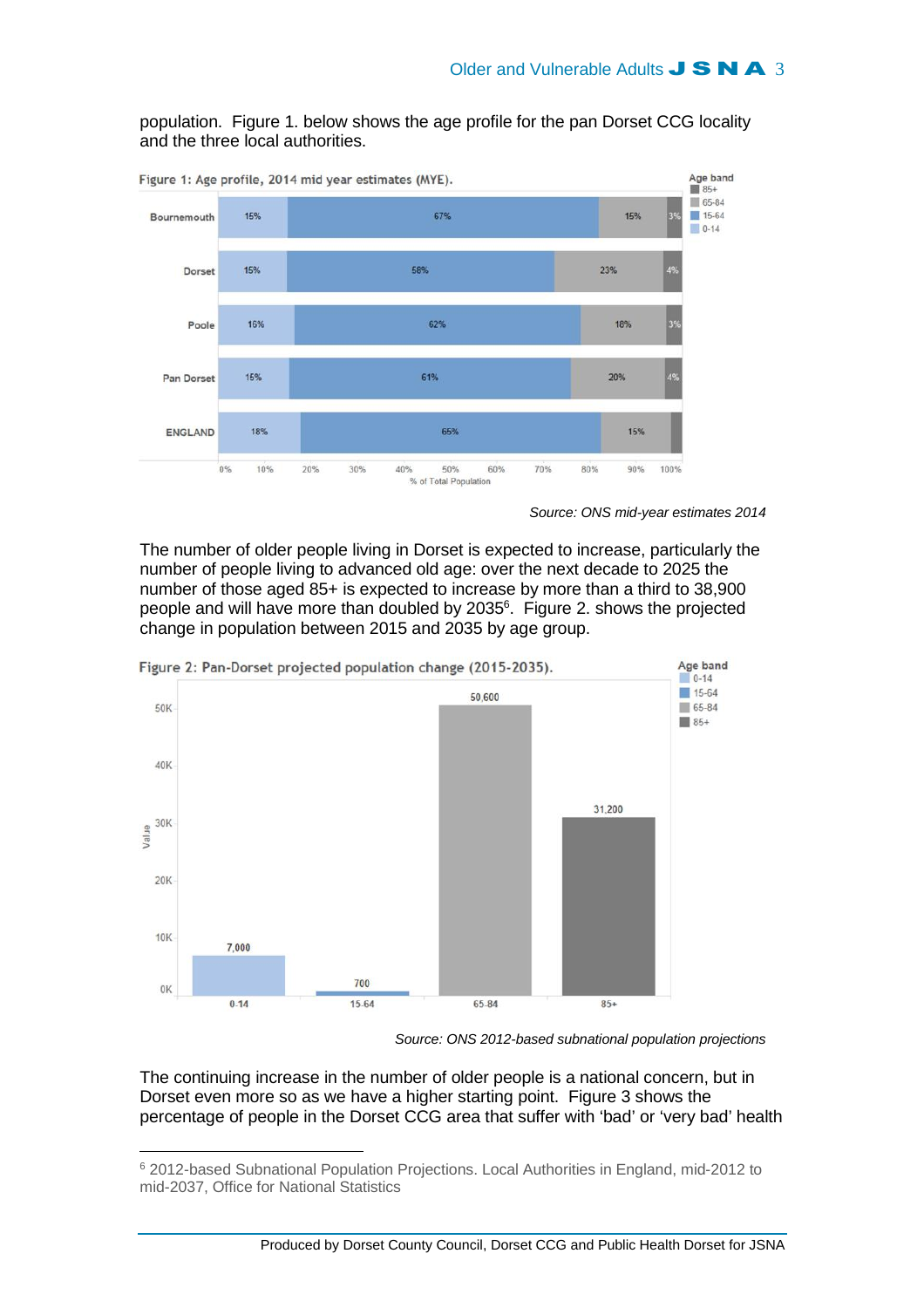(as defined in the Census 2011) and find their daily activities limited 'a lot', by age group. Demand for formal care workers will grow and more family members will need to act as carers; in 2011 there were 82,900 unpaid carers in the Dorset CCG area<sup>7</sup>.



Figure 3: Pan-Dorset, percentage in poor health (Census, 2011).

## **Key facts for population change:**

- The largest population of adults aged 18 to 64 is in Dorset but this is expected to decrease gradually, whilst simultaneously increasing in Bournemouth and Poole.
- The largest population of older people is also in Dorset.
- There will be a significant increase in the 65+ across all three boroughs.
- The most notable increase will be in the 70-74 age group.

## **Key risk factors for older people:**

- Non modifiable risks these are risks that a person is predisposed to such as age and gender. For older people age increases other risk factors such as cognitive impairment, falls, level of physical activity, co-morbidity, depression, age related diseases and living in isolation. Female are more likely to be living longer than males, in a caring role, or living alone.
- Modifiable risks these can be categorised as social (living alone, providing care to others, low social participation); socio-economic (poverty, poor housing); lifestyle and behavioural (smoking, inactive lifestyle, poor nutrition); psychological (depression, cognitive decline, fear); and poor health (long term illness, co-morbidity, age related illnesses).

<sup>7</sup> Census 2011, Office for National Statistics: https://www.ons.gov.uk/census/2011census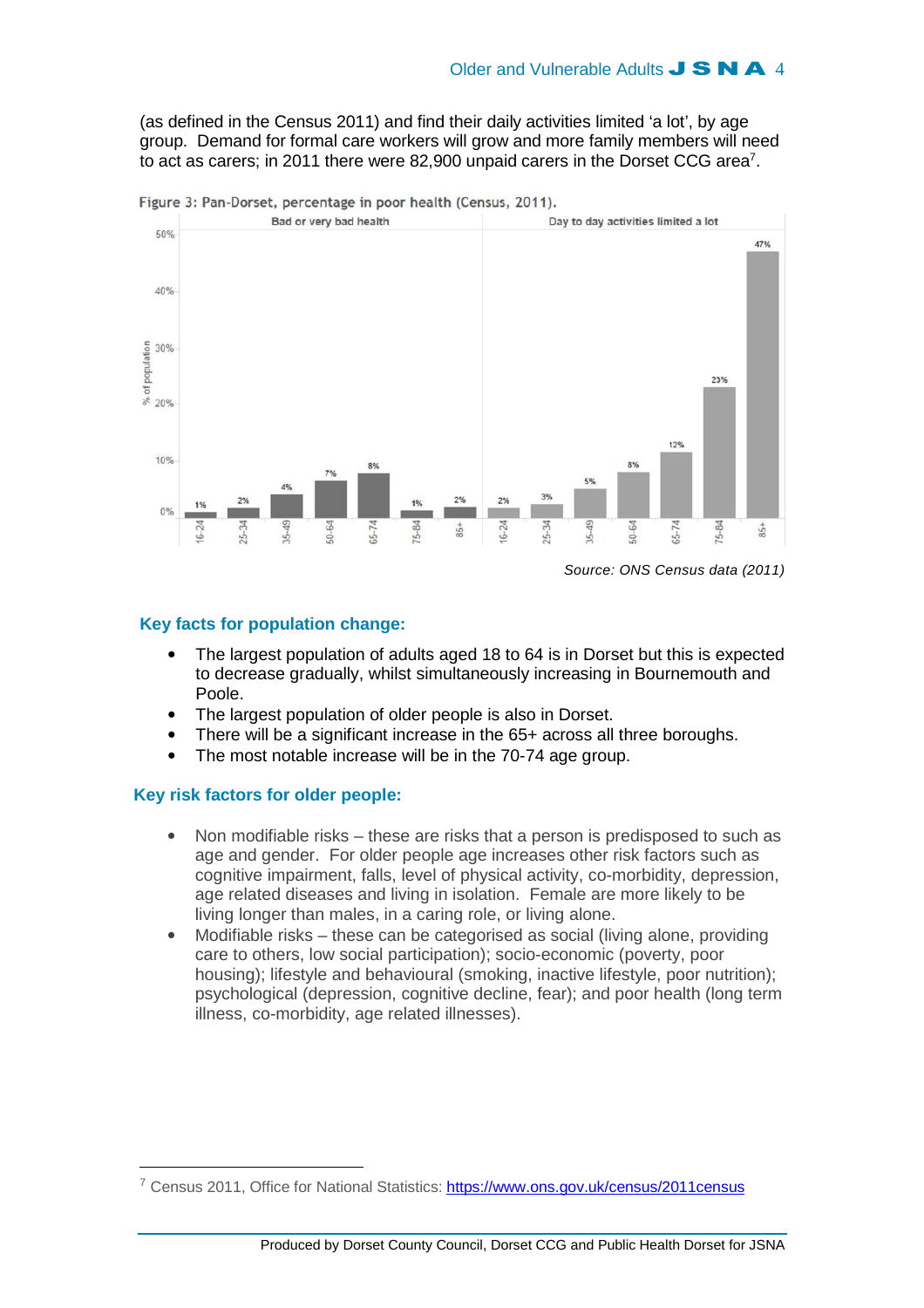# **Physical health**

Secondary care data can provide a useful insight into the prevalence of the most serious health conditions likely to affect older people in Dorset, with analysis in 2015/16 indicating that that older age groups (65 years and over) accounted for 51% of the total hospital admissions in Dorset.



**Figure 4. Reasons for admission to secondary care for older persons.** 

Source: Secondary Uses Services (SUS)

The above chart illustrates that the most common single causes for admission for individuals aged 65 – 84 years are genitourinary conditions and cancer. However, in the 85+ population the single largest admission cause is genitourinary conditions with "All Other" conditions increasing by 5% - 6% from the 65 – 84 to 85+ groups. The reduction in the proportion of cancer admissions in those aged 85+ is likely to be due to reduced survival rates for people with cancer at that stage in life.

# **Specific Issues**

# **Mental health - Dementia**

The term 'dementia' is used to describe a syndrome which may be caused by a number of illnesses in which there is progressive decline in many areas of function, including decline in memory, reasoning, communication skills and the ability to carry out daily activities. Alongside this decline, individuals may develop behavioural and psychological symptoms such as depression, psychosis, aggression and wandering. The majority of people who are diagnosed with dementia have either Alzheimer's disease or vascular dementia, or a combination of the two.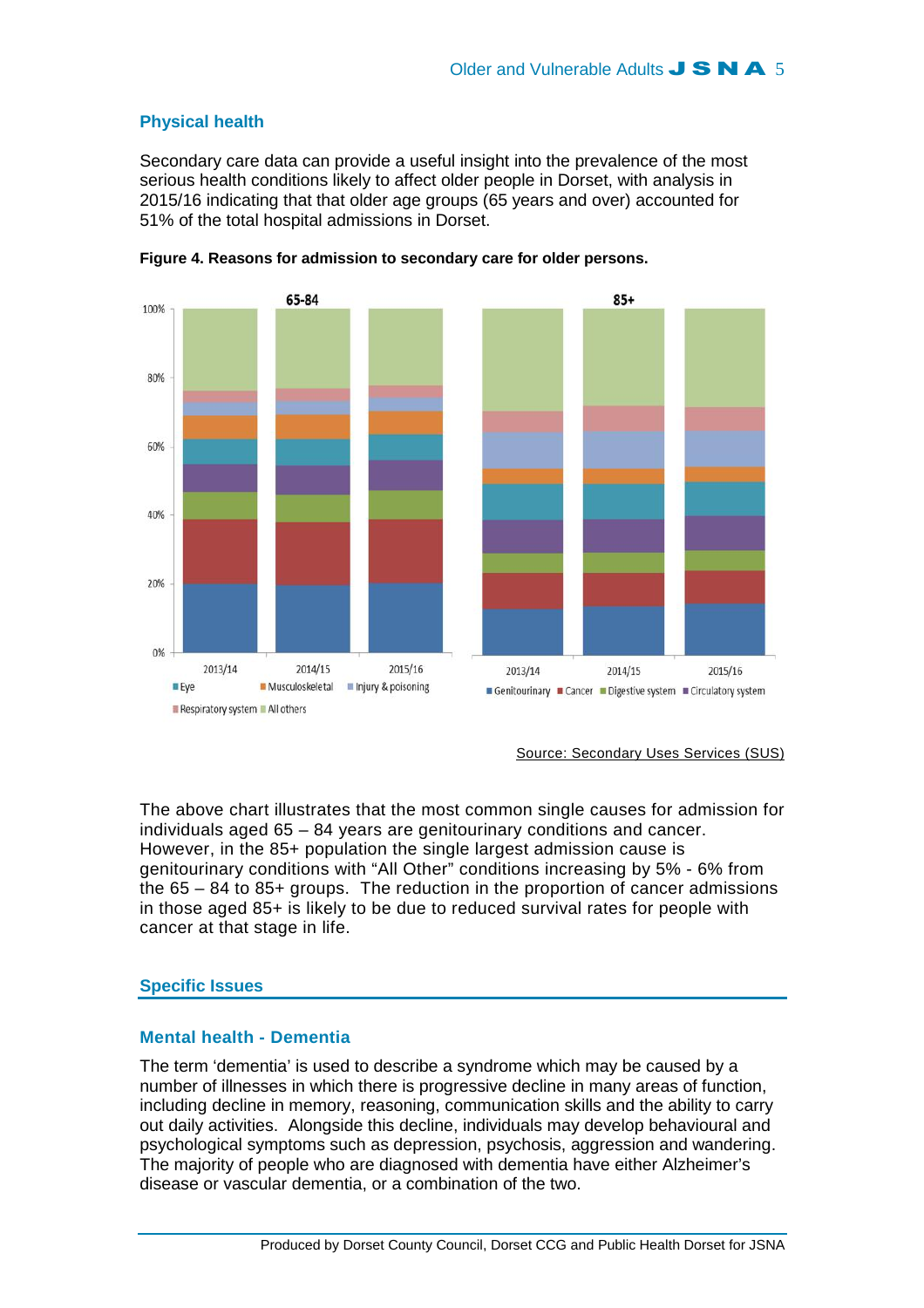Dementia and depression are the most common mental health disorders of later life. The prevalence of dementia increases with age: the proportion of people with dementia doubles for every five-year age group and one in six people aged 80 and over have dementia<sup>8</sup>.

People with learning disabilities are a group at particular risk: at least 55% of people with Down's syndrome aged 60-69 are affected by dementia, compared with 5% of the general population aged over 65. With the increased life expectancy of people with Down's syndrome, this is a growing area of need.

#### **Prevalence of dementia in Dorset**

The estimated Dorset–wide (Dorset, Poole and Bournemouth) prevalence of dementia by 2016 was just over 13,300 people (NHS England).

Dementia diagnosis rates have been the focus of attention for Dorset CCG in recent years and they have been working with providers, their membership and the local authorities with the aim of meeting the national 67% diagnosis target set by the Prime Minister (end March 2016). As a result, rates have risen such that, across Dorset, by the end of May 2016 60% of individuals estimated to be affected had received a formal diagnosis and had this logged on their GP's system. In the Bournemouth Health and Wellbeing area this was 68% while in the Dorset Health and Wellbeing area this was 54%.

### **Services and commissioning – Dementia services**

The lead commissioner for dementia services in Dorset is NHS Dorset Clinical Commissioning Group (CCG) and this is undertaken through the Mental Health and Learning Disabilities Clinical Commissioning Program in the CCG.

Working with NHS partners, all three local authorities provide a number of services for people with dementia and their carers. Social work and care management teams work in localities. These teams are responsible for assessing the care needs of people with dementia, taking a whole person approach and looking beyond the physical care needs of the person.

Dorset County Council, Bournemouth Borough Council and Borough of Poole all fund or provide a number of services jointly with Dorset CCG, including a Memory Support and Advisory Service (MSAS), delivered by the Alzheimer's Society, which links closely with a Memory Assessment Service delivered by Dorset HealthCare (DHC); this service provides people with an assessment and possible diagnosis of dementia.

Other older people's dementia services provided by DHC include intermediate care dementia services, in-patient facilities and older peoples' community mental health teams.

Carers and partners from across Dorset are active participants in the Dorset Dementia Partnership. This is a key forum to discuss how best to improve dementia care in Dorset and it develops local plans to deliver the national dementia strategy. A major revision of the Dementia Action Plan is currently being undertaken and will be finalised in early 2016.

<sup>8</sup> Statistics, Alzheimer's Society: https://www.alzheimers.org.uk/site/scripts/documents\_info.php?documentID=341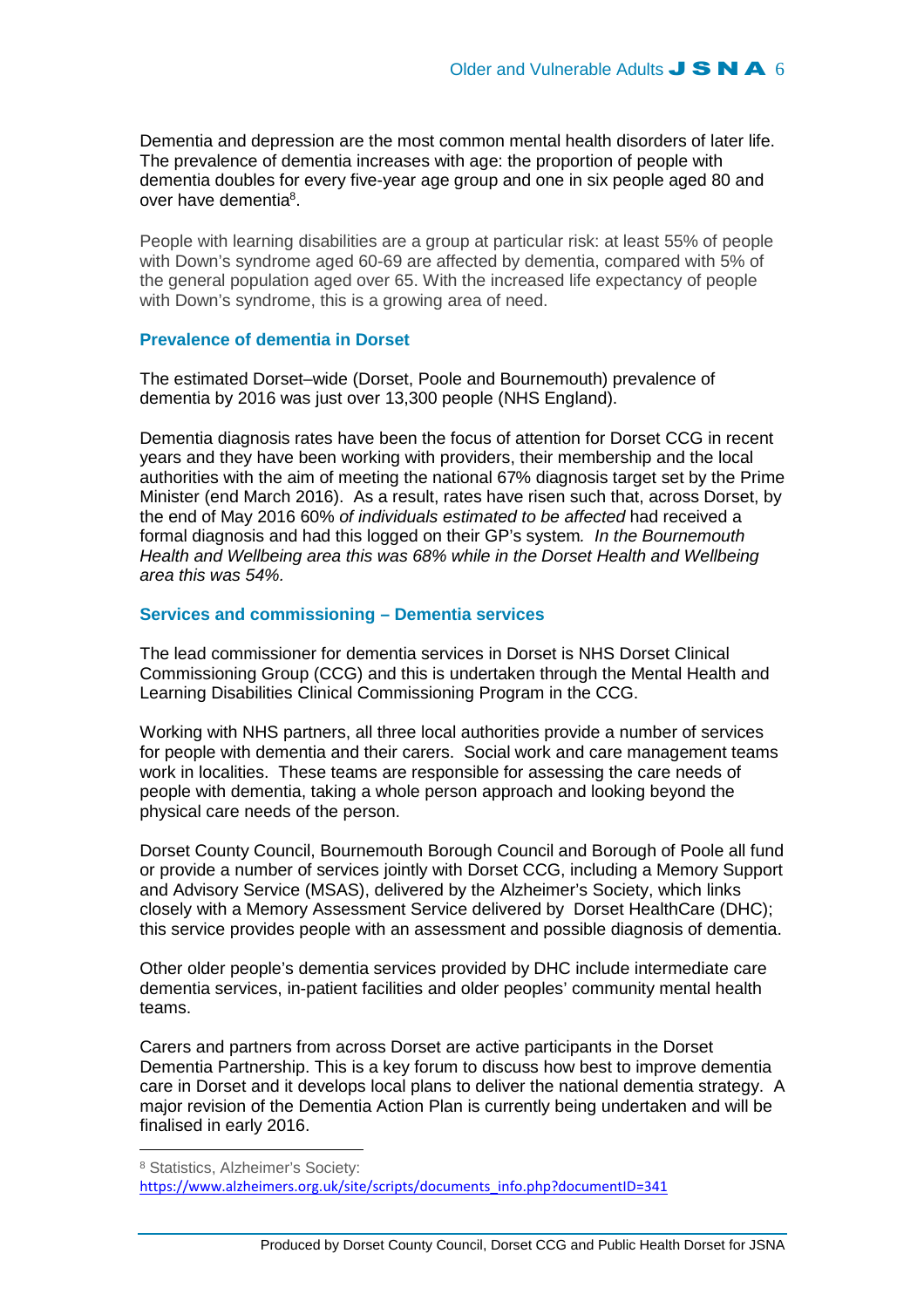The Alzheimer's Society, in partnership with the three local authorities, the CCG and voluntary sector, are leading on developing a Dorset Dementia Alliance to drive forward making Dorset a dementia friendly county.

### **Mental Health – Other conditions**

Functional Mental Health is a term for any mental illness in which there is no evidence of organic disturbance (as there is with dementia). Examples are:

- Anxiety
- Depression
- OCD
- Bi-polar Disorder
- Personality Disorder
- **Schizophrenia**

### **Prevalence of mental health problems in Dorset**

At least one in four people will experience a mental health problem at some point in their lives, and at any one time one in six people will have a mental health problem (Department of Health). In Dorset, this means about 132,000 people at any one time will have a mental health issue.

- Most people have 'common' mental health problems like depression and this equates across Bournemouth, Dorset and Poole to about 47,000 people in 2014/15;
- Fewer people have more serious mental health conditions like schizophrenia or bi-polar disorder. In Bournemouth, Dorset and Poole there were over 7,200 people on GP registers for serious mental illness in 2014/15;
- People in persistent pain are four times more likely to have an anxiety or depressive disorder when compared to the general population;
- Five Dorset CCG localities have a higher than national prevalence for depression: Weymouth & Portland, Poole North, Central Bournemouth, Purbeck and East Bournemouth. See table below.
- Six Dorset CCG localities have a higher than national prevalence of people with a serious mental illness: East Bournemouth, Poole Bay, Weymouth & Portland, Central Bournemouth, Dorset West and Bournemouth North. See table below.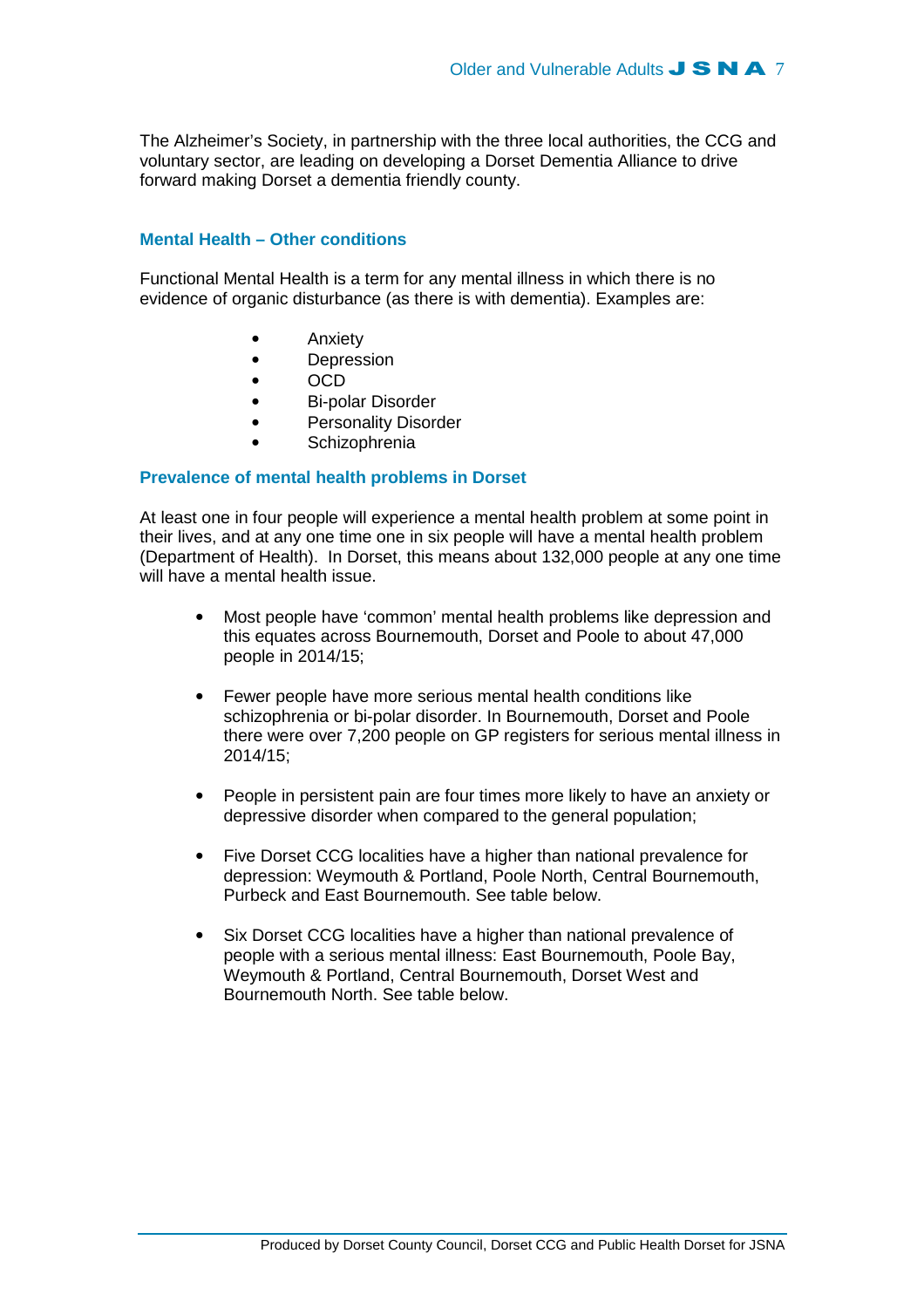|                          | GP practice registers in 2014/15 |            |            |
|--------------------------|----------------------------------|------------|------------|
|                          | Those aged                       | Number     | Percentage |
|                          | 18 years &                       | with       | with       |
| <b>CCG Locality</b>      | over                             | depression | depression |
| Weymouth &               |                                  |            |            |
| Portland                 | 60,838                           | 7,393      | 12.15%     |
| Poole North              | 42,197                           | 3,713      | 8.80%      |
| Central                  |                                  |            |            |
| Bournemouth              | 53,019                           | 4,433      | 8.36%      |
| Purbeck                  | 28,139                           | 2,274      | 8.08%      |
| East Bournemouth         | 49,855                           | 3,978      | 7.98%      |
| Poole Central            | 50,356                           | 3,692      | 7.33%      |
| Poole Bay                | 60,492                           | 4,176      | 6.90%      |
| <b>Bournemouth North</b> | 55,493                           | 3,637      | 6.55%      |
| Dorset West              | 34,503                           | 2,241      | 6.50%      |
| Mid Dorset               | 35,068                           | 2,085      | 5.95%      |
| North Dorset             | 68,886                           | 4,039      | 5.86%      |
| <b>East Dorset</b>       | 58,187                           | 3,182      | 5.47%      |
| Christchurch             | 45,189                           | 2,191      | 4.85%      |
| Dorset CCG Total         | 642,222                          | 47,034     | 7.32%      |
| England                  | 45,083,980                       | 3,305,363  | 7.33%      |

# **Depression**

# Serious Mental Illness (SMI)

|                     | GP practice registers in 2014/15 |          |            |  |
|---------------------|----------------------------------|----------|------------|--|
|                     |                                  | Number   | Percentage |  |
| <b>CCG Locality</b> | All ages                         | with SMI | with SMI   |  |
| East Bournemouth    | 60,632                           | 939      | 1.55%      |  |
| Poole Bay           | 72,769                           | 845      | 1.16%      |  |
| Weymouth &          |                                  |          |            |  |
| Portland            | 74,600                           | 809      | 1.08%      |  |
| Central             |                                  |          |            |  |
| Bournemouth         | 65,638                           | 709      | 1.08%      |  |
| Dorset West         | 41,102                           | 423      | 1.03%      |  |
| Bournemouth North   | 66,062                           | 588      | 0.89%      |  |
| Poole Central       | 62,246                           | 513      | 0.82%      |  |
| Mid Dorset          | 43,093                           | 351      | 0.81%      |  |
| Purbeck             | 33,650                           | 267      | 0.79%      |  |
| Poole North         | 52,281                           | 384      | 0.73%      |  |
| North Dorset        | 86,435                           | 634      | 0.73%      |  |
| Christchurch        | 54,357                           | 381      | 0.70%      |  |
| <b>East Dorset</b>  | 70,678                           | 396      | 0.56%      |  |
| <b>Grand Total</b>  | 783,543                          | 7,239    | 0.92%      |  |
| England             | 56,817,654                       | 500,451  | 0.88%      |  |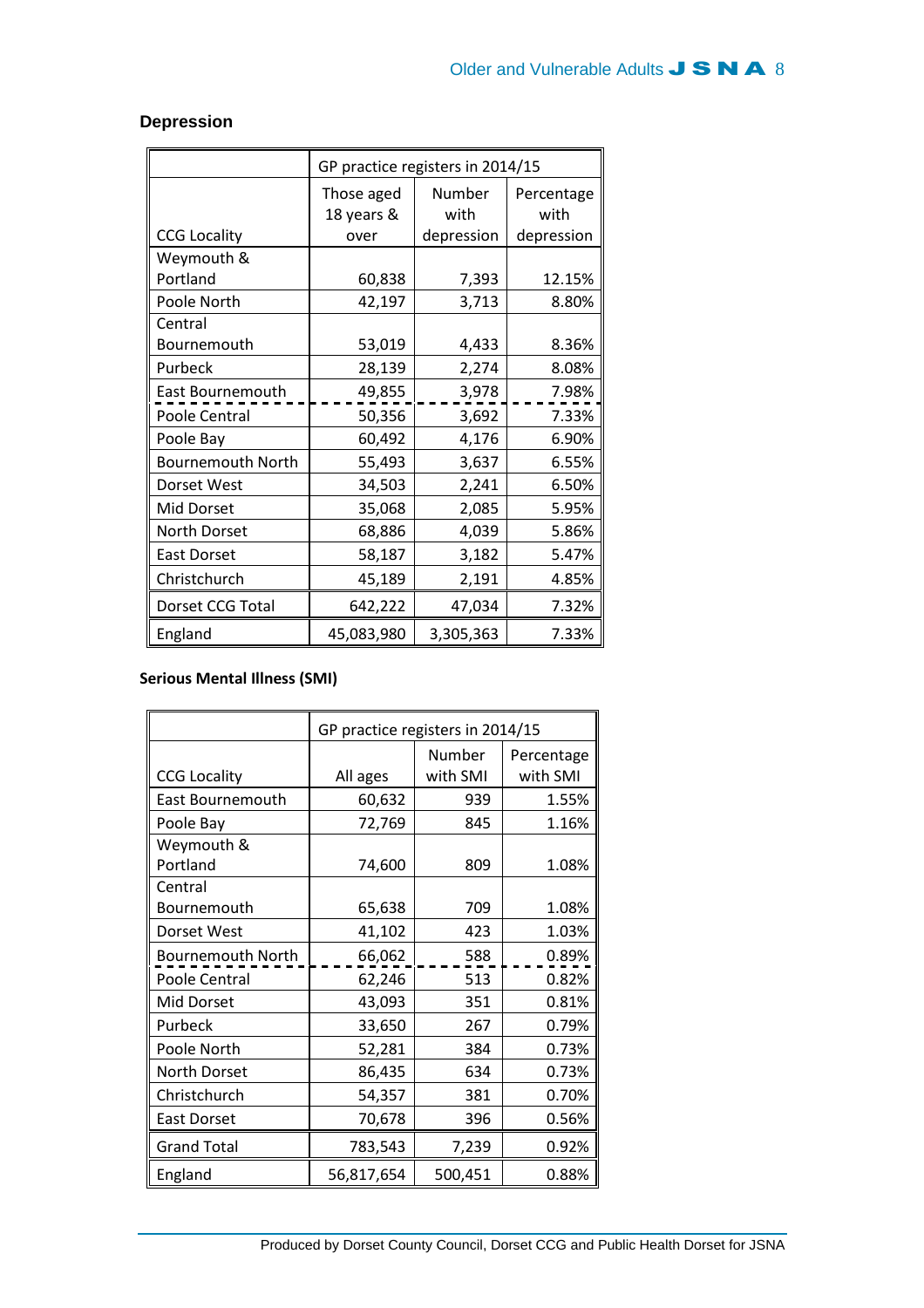Whilst all the population is susceptible to mental health problems, those groups that are most at risk are women, people living alone, those who are separated or divorced, between the ages of 40-54 years, unemployed or less well educated. Key risk factors can be grouped into social, environmental and economic determinants, or individual and family-related determinants.

Figure 4 below shows estimates of local numbers of people with a range of mental health problems. These figures are produced by applying national prevalence estimates to current and projected local population levels.



Figure 4: Pan-Dorset prevalence of mental illness by condition.

Source – Market Position Statement, Bournemouth, Dorset and Poole https://www.dorsetforyou.com/article/411954/About-Better-Together

### **Services and commissioning – Mental health services**

The main commissioner for Mental Health services in Dorset is Dorset CCG and all mental health commissioning is currently managed through the Mental Health and Learning Disabilities Clinical Delivery Group. NHS England also commissions a number of mental health services in Dorset such as secure services and other specialist services such as the inpatient eating disorder services and inpatient perinatal service.

Dorset CCG commissions mental health services from Dorset HealthCare University NHS Foundation Trust (DHC) and this includes older peoples' mental health services. Although Dorset HealthCare is the main NHS provider for Dorset the three Local Authorities and Dorset CCG commission some services from the third sector.

Statutory mental health care is delivered by multi-disciplinary community mental health teams and, in this integrated approach, the Local Authorities provide social work input including the statutory role of Adult Mental Health Professionals (AMHP). If service users are in mental health crisis there are other services in the system that can help them, 24/7, for example crisis resolution home treatment teams, psychiatric liaison teams working in acute hospitals and, currently, Crisis Line linked to the crisis teams. The Local Authorities, with other statutory duties, also commit resources to funding residential care and day services that can be funded directly or through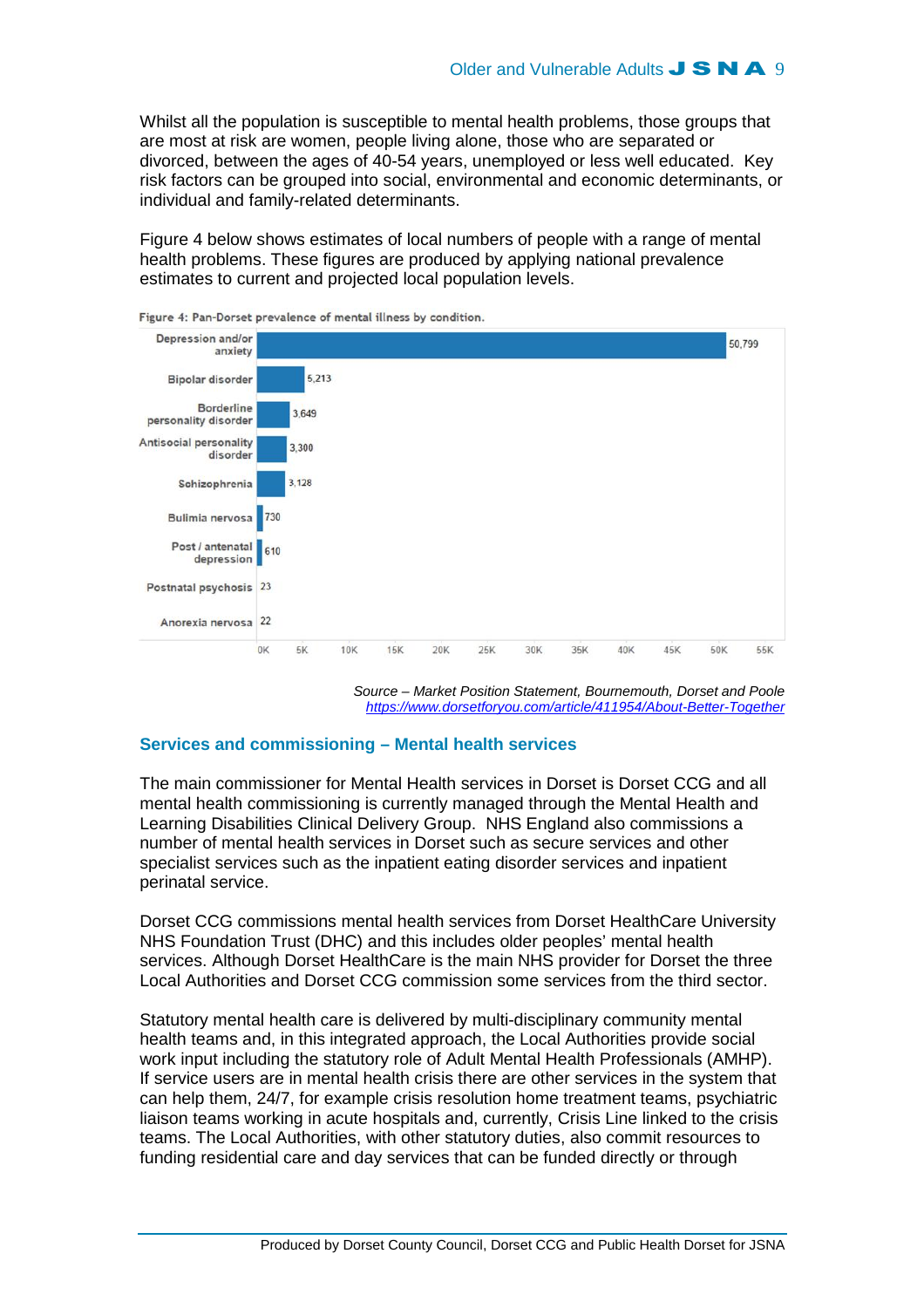personal budgets. The Local Authorities also provide a range of supported living settings for such individuals (subject to them meeting eligibility criteria).

The NHS five year forward view for mental health sets the national expectations for the full range of mental health services across the UK and each area has an implementation plan to enables them to deliver against key areas of the strategy.

### **Further information about the prevalence of mental health problems, current needs and service provision can be found in the following:**

A report produced for the Dorset Health and Wellbeing Board in March 2015 – Mental Health throughout life in Dorset: http://www1.dorsetforyou.com/COUNCIL/commis2013.nsf/MIN/6AD2D8B68EAF843 B80257DF0004CDA1E?OpenDocument

The Five Year Forward View for Mental Health - A report from the independent Mental Health Taskforce to the NHS in England, February 2016: https://www.england.nhs.uk/wp-content/uploads/2016/02/Mental-Health-Taskforce-FYFV-final.pdf

Five Year Forward View – a report produced by NHS England in October 2014: https://www.england.nhs.uk/wp-content/uploads/2014/10/5yfv-web.pdf

Further analysis on acute mental health needs in Dorset and on the future of service provision is being undertaken by NHS Dorset Clinical Commissioning Group: http://www.dorsetccg.nhs.uk/involve/acute-mental-health-services-review.htm

The full Adult Mental Health Joint Strategic Needs Assessment chapter is currently being revised and will be available by the end of 2016.

## **People with Learning Disability**

The term learning disability usually refers to a group of individuals who have a history of delayed development, a failure to achieve the level of behaviour and social functioning expected for their age, and in who there is evidence of significant intellectual impairment. People with learning disability often have a wide range of health and social care needs. In addition, people with learning disability often have physical or developmental disabilities, mental and physical ill-health and a range of behavioural problems that require services.

Not only does this group of people have significant needs compared with the population as a whole for health and social care, but they may face a number of barriers in being able to access such services.

The public health significance of learning disability is that intellectual impairment can be prevented by reducing the incidence of genetic conditions such as Down's syndrome through screening, as well as population strategies to reduce the impact of antenatal infections known to increase the risk of brain damage in early childhood.

Finally, health outcomes for this group of people and health status, particularly with ageing have been shown to be much poorer across a range of conditions compared with the wider population.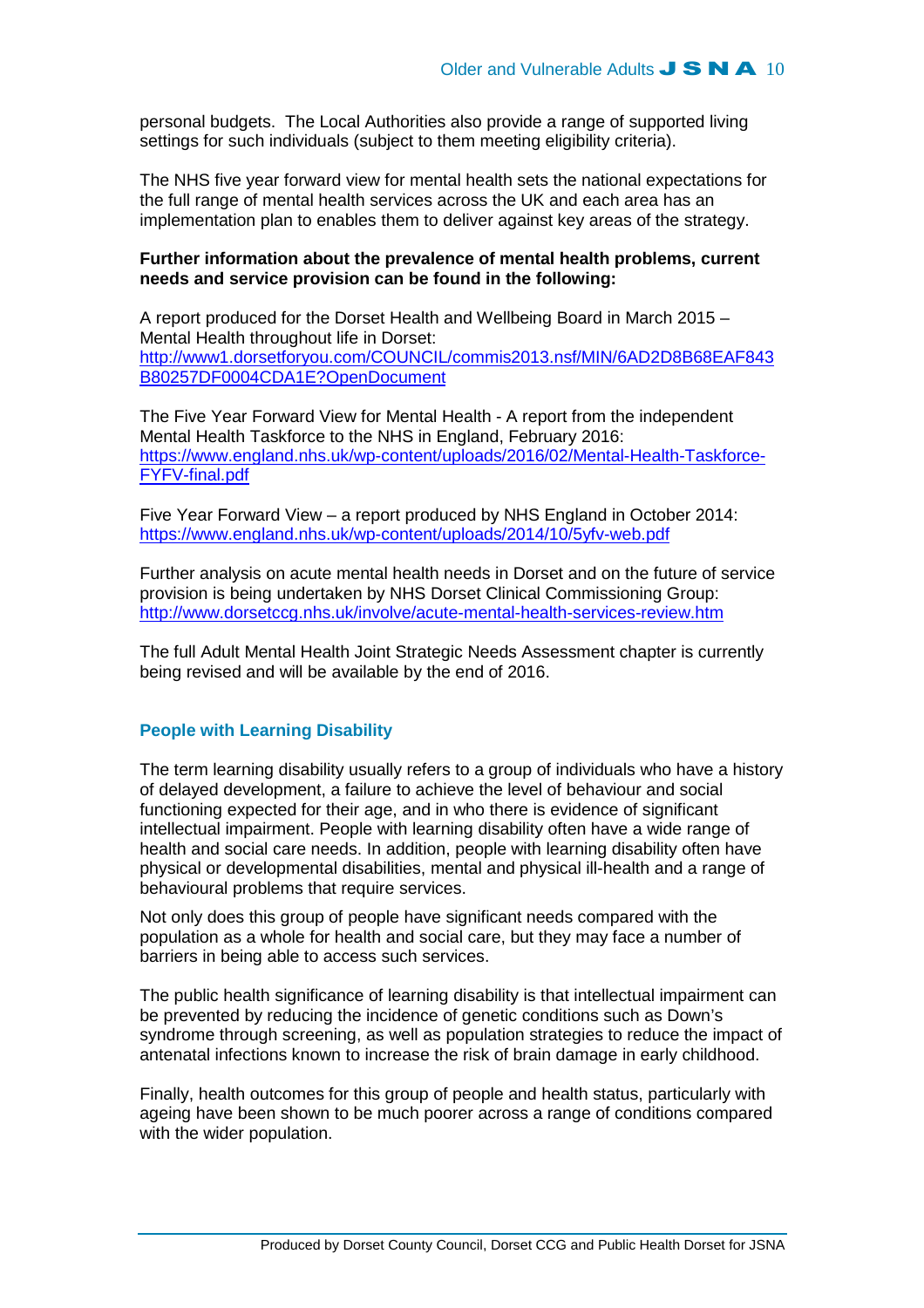## **Prevalence of learning disability in Dorset**

Some degree of intellectual impairment is relatively common in the population, estimated at between 1 and 2 per cent. A smaller proportion of this group have what would be classed as severe intellectual impairment. Most of the people known to services as having learning disability will be at the severe end of the spectrum of intellectual impairment rather than mild to moderate.

Risk factors for learning disability can be classed into three broad categories – genetic, environmental (such as nutritional deficiencies) and infectious (such as rubella). However, in around 30% of cases of learning disability there is no obvious cause.

There is no definitive record of the true number of people with learning disability locally, or nationally. This is because most estimates are derived from counting numbers of people in contact with services rather than the true number that might be living in the population with a learning disability. Severe learning disability in childhood will be more likely to be recognised than mild to moderate learning disability, so many people with milder forms of learning disability may go unrecognised. In addition, people with learning disability without significant health or social care needs may never be recognised by services, and so the real prevalence may be higher than that estimated based on service contacts.

Locally, general practices keep registers of people known to them with a learning disability. The Local Authorities also keep records of numbers of people with a learning disability in receipt of services.

Based on national estimates of prevalence, it is expected that around 2.5 per cent of school aged girls and 4 per cent of school aged boys with have a learning disability. Of these, 0.4 % of girls and 0.6 % of boys will have profound and multiple learning disabilities.

Overall across Dorset there are an estimated 19,042 people of all ages with some degree of learning disability. However, there are currently only a total of 3,721 people known to Dorset Clinical Commissioning Group (CCG) on GP QoF registers – 19% of the population estimated to have some degree of learning disability.

Figure 5 below compares estimates for the number of adults with a moderate to severe learning disability with the current number of adults known to Dorset CCG. There is a reasonably close match in Bournemouth, Dorset and Poole between the two sets of figures.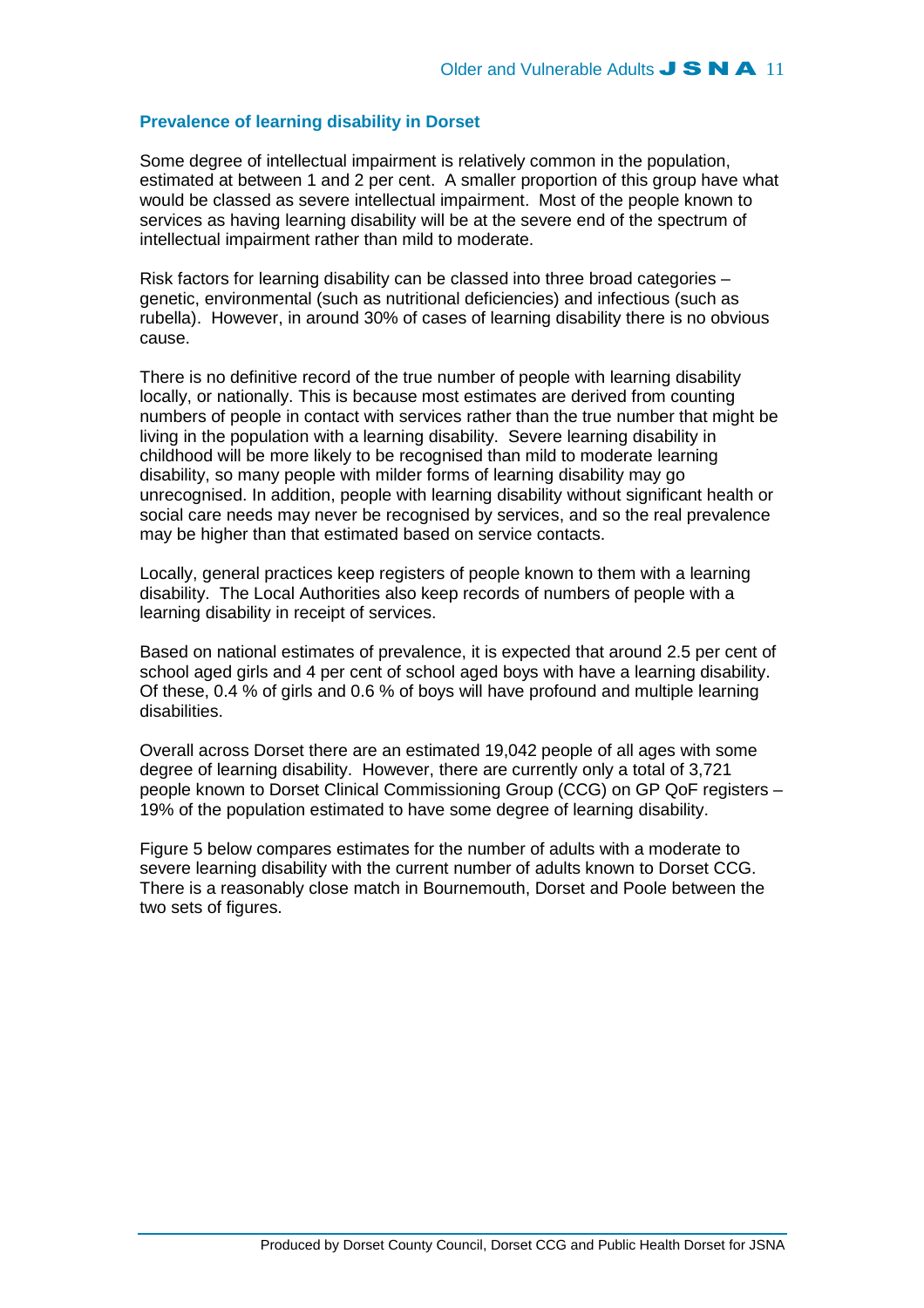

Figure 5: Learning disability GP population v expected population 2014/15

Source: PANSI and POPPI 2015: www.pansi.org.uk and www.poppi.org.uk. Local GP QoF LD register 2014/15. (Note - GP localities are not co-terminus to local authority boundaries. This is only an issue for Poole which incorporates parts of Upton and Lytchett Matravers).

## **Services and commissioning – Learning Disability services**

Services for people with a learning disability are commissioned by NHS Dorset Clinical Commissioning Group and the Local Authorities and are provided by a wide range of organisations, including Dorset HealthCare University NHS Foundation Trust. Whilst overall the predictions estimate a slow rise in the numbers of people with learning disability in Dorset, it is clear that people with a learning disability are living longer and therefore getting older, potentially developing a range of additional difficulties associated with older age. Commissioning practices and services will therefore need to evolve to respond to these changes.

Currently the two areas of spending which incur the highest costs are residential care and supported living, but other key services include Direct Payments, home care and day care. Whilst acknowledging that there should be a range of options available to suit individuals, there also needs to be a greater shift towards personalisation and independence and preventative services, including promoting capacity. This accords with not only legislative requirements through the Care Act, the Mental Capacity Act and national strategies (Putting People First), but in addition it is fundamentally what people have said they want through consultation.

A shift to new models of care is likely to result in:

- A reduction in spending on residential care;
- An increase in partnerships between health, housing, care and support;
- An increase in the use of assistive technology:
- Greater opportunities for people to receive a mixture of services through personal budgets;
- A greater focus will be on outcomes for people;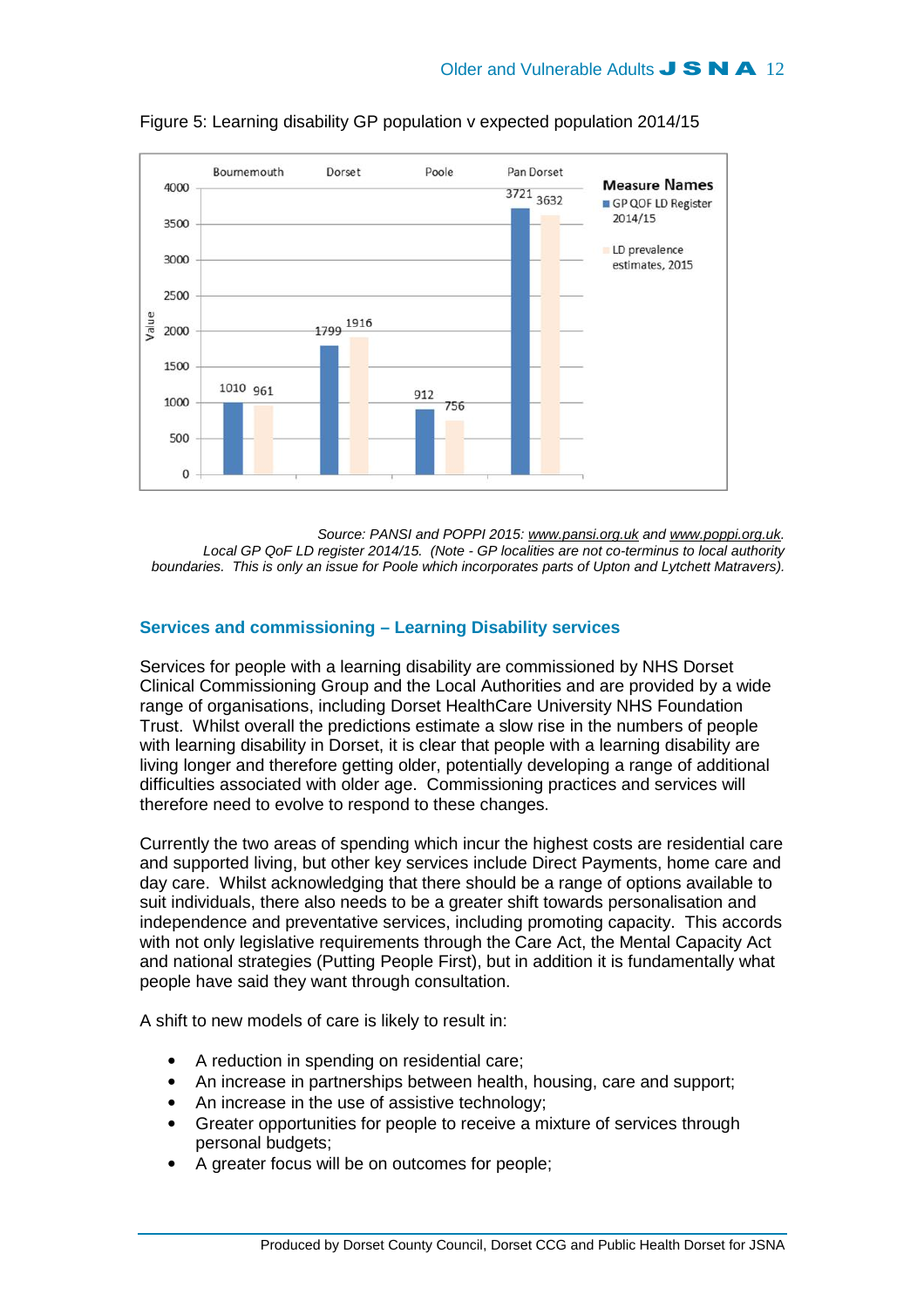• An increase in work with providers to ensure delivery of outcomes as specified in individual Support Plans.

## **Further information about the prevalence of learning disability, current needs and service provision can be found in the following:**

Learning Disability: summary of health needs in Dorset, Bournemouth and Poole (2014)

http://www.publichealthdorset.org.uk/wp-content/uploads/2016/01/Learning-disabilitysummary-of-health-needs-in-Dorset-Bournemouth-and-Poole-2014.pdf

A pan-Dorset Joint Commissioning Strategy for Learning Disability is being developed and will be available in late 2016.

## **People with Physical Disability**

Physical disabilities can have a substantial effect on a person's ability to carry out normal day-to-day activities. With an increase in age the likelihood of physical disability increases. This lowers quality of life, and demands resources for care and rehabilitation. Physical disabilities predispose admissions to hospital, the need for residential care and premature death. Helping to combat and prevent physical disability in older people can improve their quality of life and is also of economic benefit.

## **Prevalence of physical disability in Dorset**

Information on the prevalence of physical disability is limited. Data from the census on limiting long term illness can be used as an indicator of physical disability prevalence. Using the proportions from the census this indicates that there are currently almost 82,000 over 65's with a limiting long-term illness (almost half of all over 65's). Nearly 20,000 of these are over 85, two thirds of the Dorset CCG 85+ population.

Another source of physical disability prevalence is rates of older people who are unable to manage at least one mobility activity on their own, such as walking down the road/ getting up and down stairs/ getting to the toilet/ getting in and out of bed etc. These proportions reflect that there are nearly 35,000 over 65's with a mobility limitation (almost 1 in 5 over 65's across the Dorset CCG). Nearly 13,000 of these are 85+, 45% of the Dorset CCG 85+ population.

Both sources reflect different proportions of older people potentially having a physical disability, however there are limitations with using either measure. Limiting long term illness may be over representative as it is likely to include responses from those with other types of disability. Additionally the measure of mobility limitations may be under-representative as it may not include all those with a physical disability. However both reflect the high proportions there are within the Dorset CCG area. Additionally projecting these rates forward shows the numbers of older people at risk of a physical disability will increase as shown in the chart below.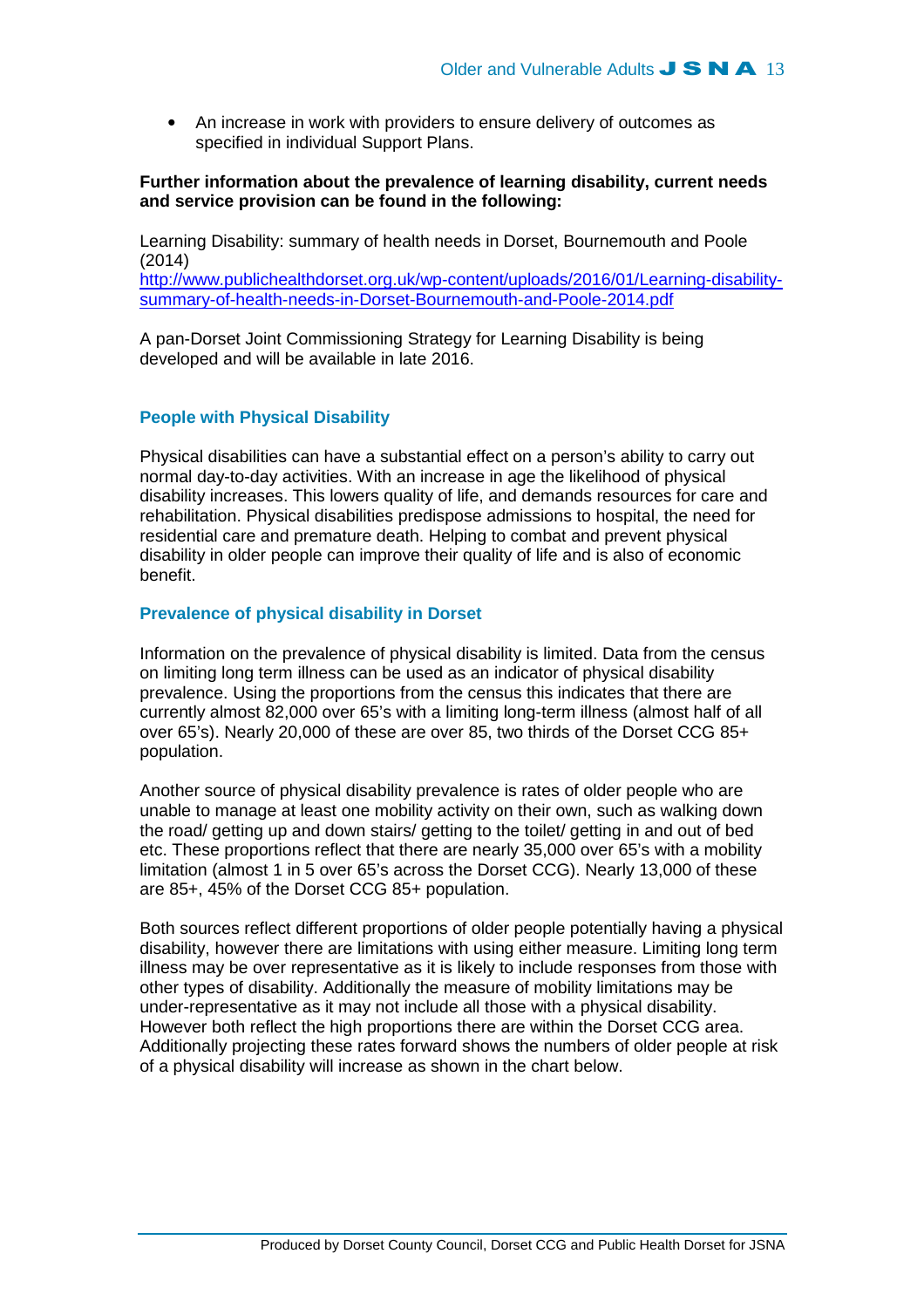# Older and Vulnerable Adults **J S N A** 14



Figure 6: Pan-Dorset, numbers of people with poor mobilitiy or limiting long term illness (POPPI, 2015)

Unable to manage at least one mobility activity on their own Limiting long term illness

Source: PANSI and POPPI 2015

Considering the implications that physical disability can have on an older person's quality of life and the impact upon service demand it is important that those older people vulnerable to physical disability are appropriately supported. Through the use of the correct support and targeted early interventions the impact physical disability has can be reduced. This will lead to a reduction in the proportions and therefore reduced demand and improved outcomes for older people.

### **Services and commissioning – Physical Disability services**

In the past there has been a specific commissioning strategy for physical disability services for younger people, but commissioning now tends to focus on conditions, particularly long-term conditions, or on practical issues such as housing or access.

## **Carers**

 $\overline{a}$ 

In recent years there has been greater recognition of the role of carers and their contribution to the community. Of the estimated more than six million carers in the UK who provide unpaid care to someone who is ill, frail or disabled, 1.25 million undertake caring tasks for more than 50 hours per week.

Research suggests that the economic value of the contribution made by carers nationally equates to £119 billion per year.

Statistics from the 2011 census $9$  show that in Dorset CCG there were almost 83,000 unpaid carers in 2011, almost 24,000 of these (approximately 30%) were aged over 65. The majority of these provided unpaid care of between 1 to 19 hours (13,000), although a significant amount also provided 50 hours or more a week of unpaid care (8,100).

Issues with this data are that many people may not recognise themselves as carers and therefore do not come forward for support that they are entitled to. The 2011

<sup>9</sup> Census 2011, Office for National Statistics: https://www.ons.gov.uk/census/2011census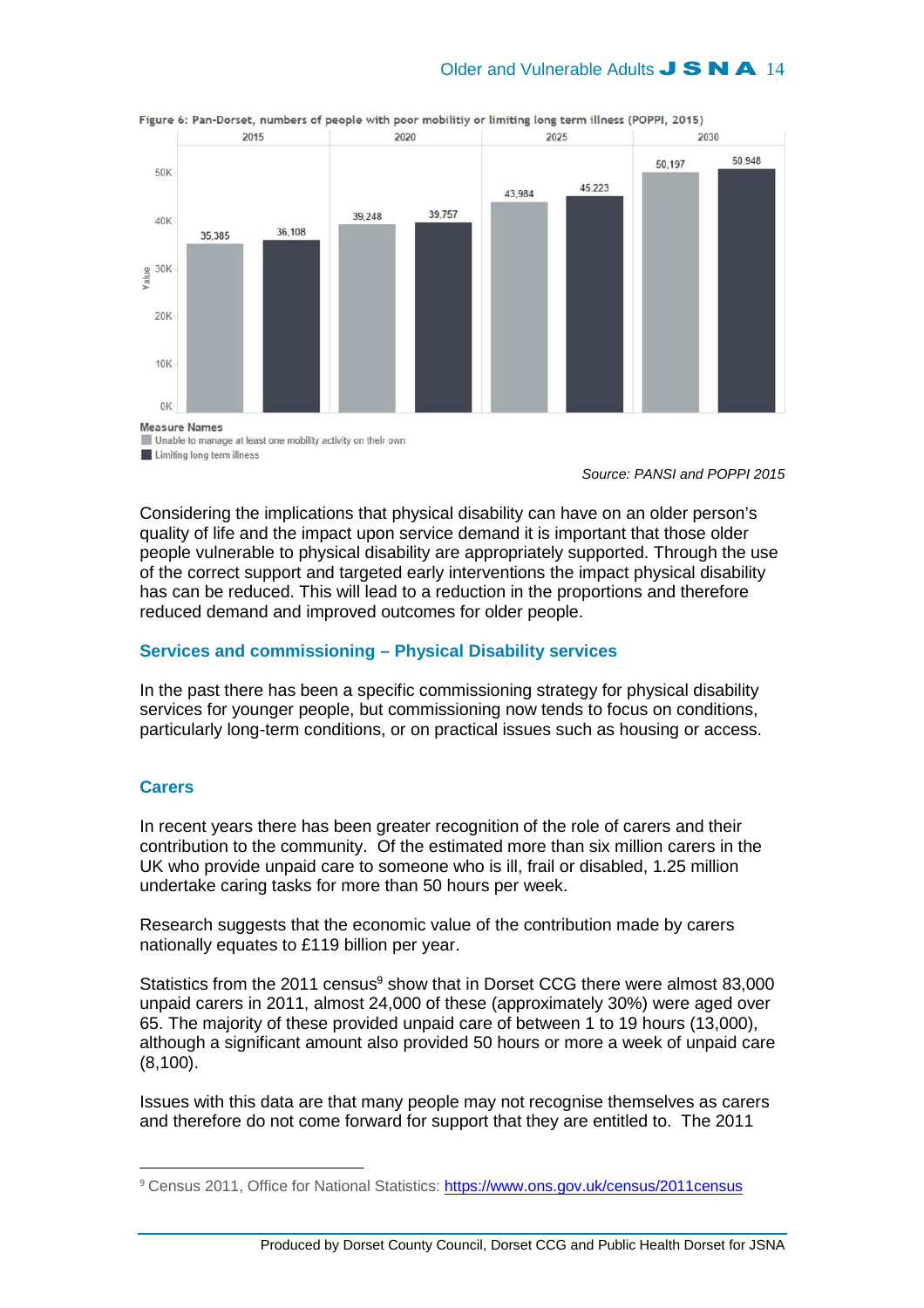Census in Dorset, for example, showed that only a small number of self-declared carers are actually known to the local authorities.

Giving unpaid carers the appropriate support is key to ensuring their wellbeing. The negative impacts that can come with being an unpaid carer are well documentedgreater financial difficulties, poorer health, social exclusion etc. Unpaid carers are a valuable resource and improved access and awareness of support is important to these roles continuing and maintaining their wellbeing.

# **Services and commissioning – Carers' services**

To support the development of a single consistent approach, Dorset CCG is working in partnership with all local authorities, carers and other stakeholders to undertake a review of all services and support to carers. The outcome of the review will inform sustainable outcomes for carers under a single unified approach making shared use of the pan-Dorset Better Care Fund from 2015-16 to deliver this. It is envisaged that the work will take 12 to 18 months to complete so agreed plans between LAs and the NHS will continue until the work of the review is complete.

Under the Better Together Programme a dedicated workstream is developing a Strategy for Carers, supported by a pooled budget. The key objectives of the Strategy are that organisations will:

- Support the early identification of carers;
- Ensure carers receive relevant and timely information and advice;
- Develop the workforce to understand carers' needs;
- Involve carers in local and individual care planning;
- Enable carers to fulfil educational and employment potential;
- Provide personalised support;
- Support carers to remain healthy;
- Deliver equality of services across Dorset;
- Ensure that carers' rights are recognised.

## **Further information about carers can be found in the following:**

The Pan Dorset Carers Vision which will be finalised in April 2016. A link to the Vision will be available here:

https://www.dorsetforyou.com/carers